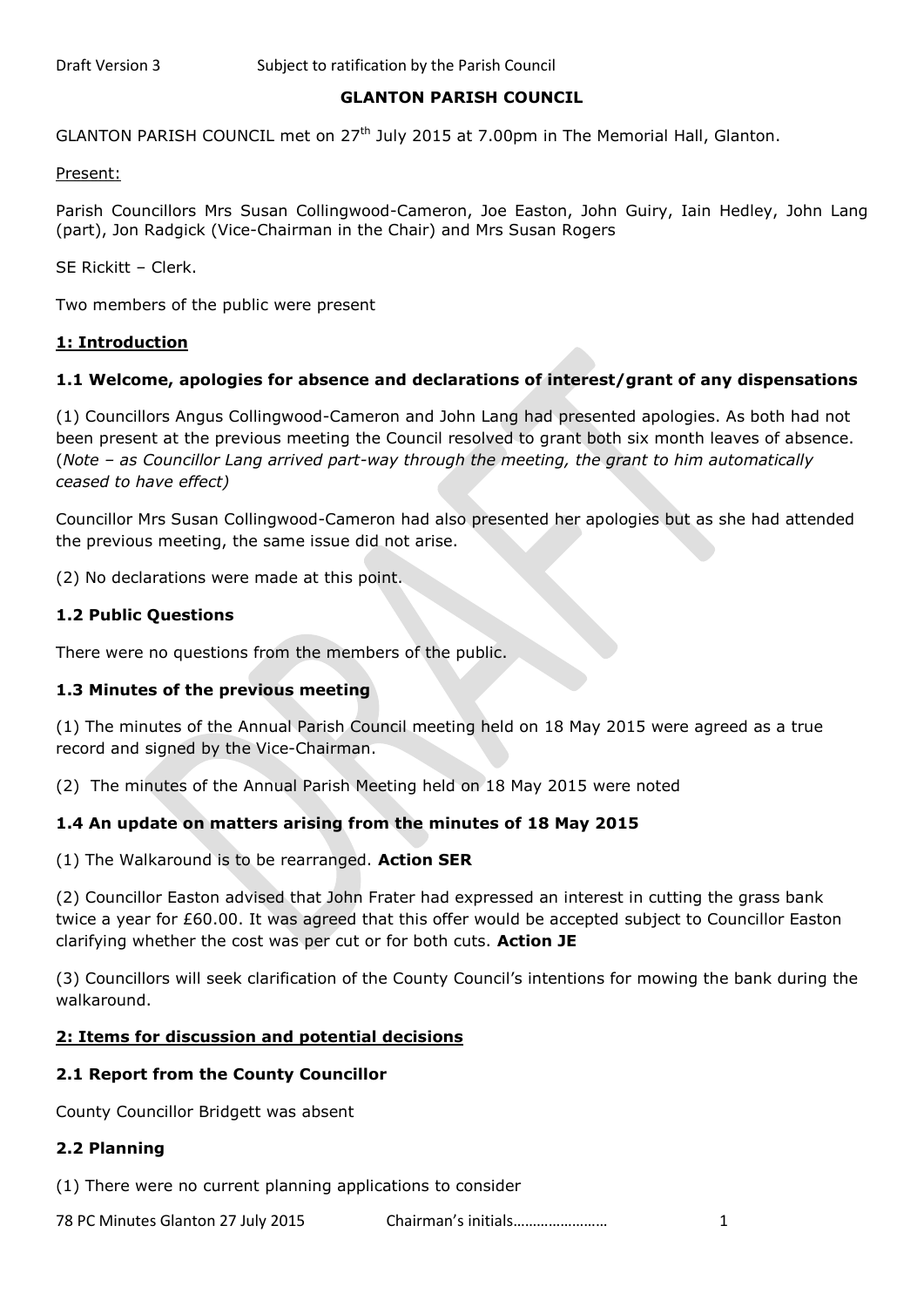(2) The Council noted the decision to approve application 14/03037/FUL - the construction of a single detached dwelling and access at land south of Camp Field Cottage, Glanton.

(3) The clerk reported on a consultation regarding planning protocols recently issued by the County Council. It was agreed that Councillor Radgick and the clerk would prepare a response and draw the Council's attention to any significant issue. **Action JR & SER**

# **2.3 Report on mowing the grass bank by the telephone box**

See item 1.4 above

# **2.4 Finger Sign Posts**

The Council were pleased to see the first of the Finger Sign Posts in place at Playwell Road and congratulated the Heritage Group. It was agreed that the Council would take on ownership and the clerk was authorised to prepare an agreement. **Action SER**

# **2.5 High-Speed Broadband**

The Council were delighted to note that the system was now live. Later in the meeting, Councillor Lang reported his connection was now vastly improved. Councillor Hedley is to collect explanatory leaflets from the County Council to pass to the Chairman for distribution. **Action IH**

# **2.6 Village Clean-Up**

This will occur in the first week of August. Concern was expressed at the poor quality of highway weedspraying within the parish. The Council was advised that similar concerns were being expressed across the county and this will be an issued raised at the walkaround.

# **2.7 Newsletter**

Councillors were pleased to note the first issue under the new editor.

*Councillor Lang arrived at this point.*

# **2.8 Local Transport Plan Programme 2016/2017**

The Council decided to modify their previous three priorities as follows

First Priority: The westward extension of the 30 mph limit on West Turnpike to beyond the Old School. This was now more pressing as permission had been given for housing outside the existing limit.

Equal Second: The provision of proper footways within the village to stop walkers having to walk within the road way and the continuing need for safety improvements on the A697 to increase awareness of the main turning to the village.

# **3: Items for Information**

# **3.1 Forthcoming Village activities**

Councillor Easton reported that the coffee mornings and lunch clubs were continuing, and the meeting noted the forthcoming Glanton Show

# **3.2 Details of any meetings attended by Councillors or the clerk**

(1) Councillor Radgick had attended the Cluster Meeting on 17 June but had no significant issue to report.